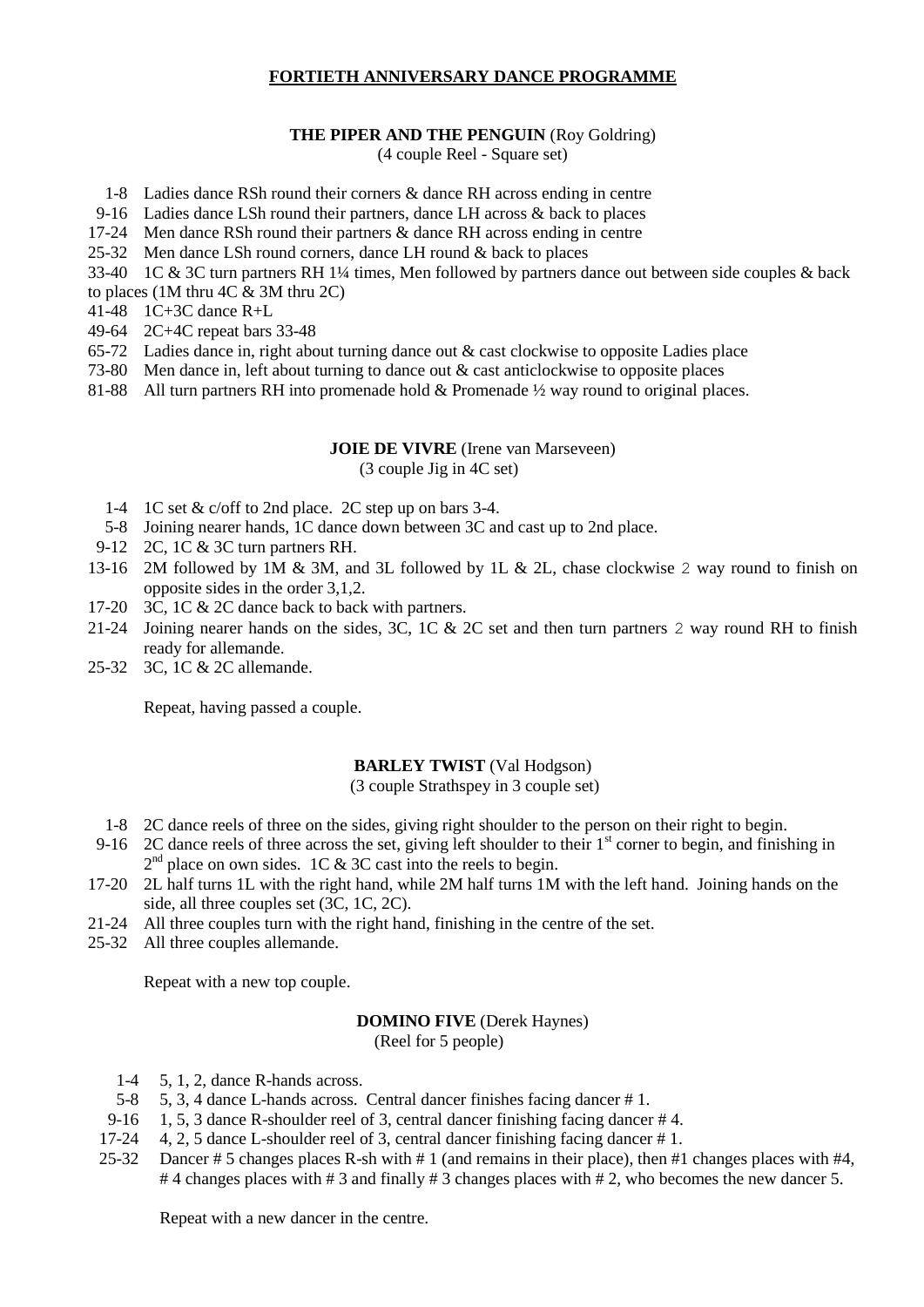### **LOCH NESS MONSTER REEL** (Sue Petyt)

(3 couple Reel (4C set))

- 1-14 1C set. 1L followed by 1M casts behind 2L and crosses the set, casts behind 3M and crosses, casts up behind 3L and crosses, and casts up behind 2M and crosses to place.
- 15-16 1C, 2C & 3C join hands on the side and set.
- 17-24 1C face up to dance R-sh reels of 3 on sides
- 25-32 1C set and lead down the middle for 2, turn RH and cast up behind 3C to  $2<sup>nd</sup>$  place.

Repeat, having passed a couple.

# **WIND ON LOCH FYNE** (John Bowie Dickson)

(3 couple Strathspey in Triangular set)

- 1-8 1C cross over (1M between 3C, 1L between 2C) and dance a fig of eight around them returning to the top of the set and turn partner RH ½ way. All three couples face partners.
- 9-16 All dance interlocking reels of 4 on the circle passing partner R-shoulder to begin. Finish by ladies turning partners RH into the centre.
- 17-18 Men dance LH across for 2 places while ladies chase round one place clockwise.
- 19-20 All turn partners RH.
- 21-24 Repeat bars 17-20, to finish one place to the right of original places.
- 25-32 With nearer hands joined all 3 couples set, circle to the left for two steps, turn partner both hands for two steps and circle for two steps, finishing with 3C at the top.

Repeat with a new top couple.

#### **CIRCASSIAN CIRCLE** (Traditional)

## (Round the Room Reel)

- 1-8 Everyone, with hands joined, advance for 3 steps & clap, retire for 3 steps & clap Repeat.
- 9-12 Ladies advance for 3 steps, curtsey & retire to place.
- 13-16 Men advance for 3 steps & bow, then pull L-shoulder back and take 3 steps out, to finish in front of the next lady (who was to his left in the original circle).
- 17-24 All set twice to new partner, then swing them for 4 bars.
- 25-32 Promenade on for 8 bars anti-clockwise.

#### **GARRY STRATHSPEY** (James B. Cosh)

(4 couple Strathspey (4C set))

- 1- 4 1C & 2C, 3C & 4C, 2 R+L.
- 5- 8 Centre couples, 2 R+L.
- 9-10 Top 2 couples and bottom 2 couples 2 circle to left.
- 11-12 Centre couples 2 circle to Right.
- 13-16 1C lead up from bottom to 1st place.
- 17-20 1C & 2C, 3C & 4C highland Sch. setting.
- 21-24 All dance 2 grand chain (1 step to each hand)<br>25-32 Reels of 4 on own sides
- Reels of 4 on own sides.

Repeat from new positions

## **THE CELTIC WHEEL** (V Hodgson)

(4 couple Jig – Square set)

- 1-8 Ladies dance a Figure of Eight around corner and partner, dancing in front of corner to begin. Finish in original places.
- 9-16 Men dance a six bar Figure of Eight around corner and partner, dancing in front of corner to begin, then curve into the centre of the set on bars 15-16 to finish facing partners, back to back with other men.
- 17-32 Celtic Wheel (Four couple Rotating reels of four).
- 33-36 Men turn partners right hands into promenade hold facing anti-clockwise.
- 37-40 All travel on one place anti-clockwise and set facing in.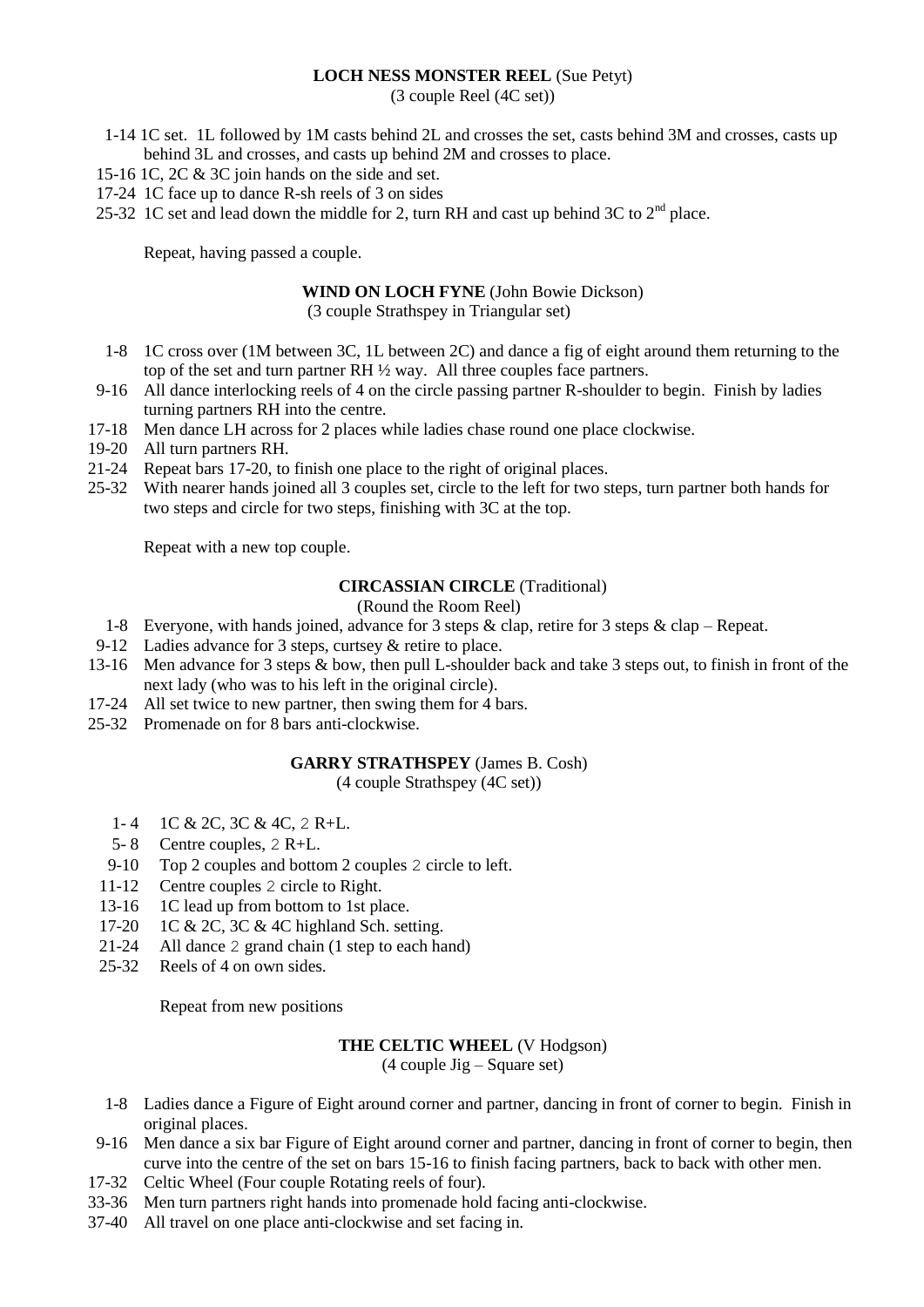Repeat from new positions.

Celtic Wheel (Four couple Rotating reels of four)

17-18 Men change places with partners right shoulder (as for reel of 4).

19-20 Men dance clockwise ¼ of the way round the set *while* Ladies dance a ¾ left hand wheel to face partners.

21-22 Men change places with partners right shoulder (as for reel of 4).

23-24 Ladies dance clockwise ¼ of the way round the set *while* Men dance a ¾ left hand wheel to face partners.

25-32 Repeat bars 17-24, to finish in starting positions.

#### **TRIP TO BAVARIA** (James MacGregor-Brown)

(4 couple Reel (4C set))

- 1-16 Rights & Lefts for 4 couples, finishing in original places.
- 17-20 1C set to 2C. 1C cross over to face 3C. 2C dance up into 1st place.
- 21-28 1C repeat bars 17-20 to 4th place.
- 29-32 2C, 3C and 4C advance and retire while 1C advance and turn 2 way with both hands and retire together with set.

Repeat with new top couple.

#### **MRS STEWART OF FISH HOEK** (A Hodgson)

(3 couple Strathspey (3C set))

- 1-8 All three couples set, turn partner RH ½ way to face them, then cast away from partner to opposite sides, and chase ¼ way clockwise round the set to finish in lines of three facing each other (2L between 1L & 3L facing down; 2M between 1M & 3M facing up).
- 9-16 All three couples set, turn partner RH ½ way to face them, then cast away from partner to opposite lines, and chase ¼ way clockwise round the set to finish on wrong sides (3, 2, 1).
- 17-20 3C & 2C dance ½ RH across *while* 1C turn RH ½ way, and all set to partners.
- 21-32 R+L for 3 couples.

Repeat with a new top couple.

#### **IRISH ROVER** (James B. Cosh)

(3 couple Reel (4C set))

- 1- 4 1C lead down and cast around 3C into 2nd place. 2C step up.
- 5- 8 1L with 2C and 1M with 3C dance a RH wheel, and finish facing 1st corner.
- 9-16 1C 1/2 reels of four with 1st corner and then with 2nd corner.
- 17-24 1C turn ¾ with LHs and dance into L-shoulder reels of three across the dance (1M with 3C; 1L with 2C) finishing in 2nd place on own sides.
- 25-32 All three couples dance diagonal R+L (lady up, man down), 1C finishing in  $2^{nd}$  place, ready to begin again.

Repeat with a new top couple.

#### **12 COATES CRESCENT** (RSCDS)

(4 Couple Strathspey (4C set))

- 1-4 All four couples, joining hands on the sides, set to partners and cross over giving RH.
- 5-8 Repeat bars 1-4.
- 9-10 1C giving nearer hands, dance down between 2C. At the same time, 4C giving nearer hands, dance up between 3C.
- 11-12 1L & 4L, giving nearer hands, dance out between 2L & 3L and cast back to original places, while their partners do the same on the men's side.
- 13-16 1C lead down to fourth place, remaining couples stepping up on bars 15-16.
- 17-24 3C & 4C dance R+L.
- 25-32 2C with 3C, and 4C with 1C dance four hands across & back.

Repeat with a new top couple.